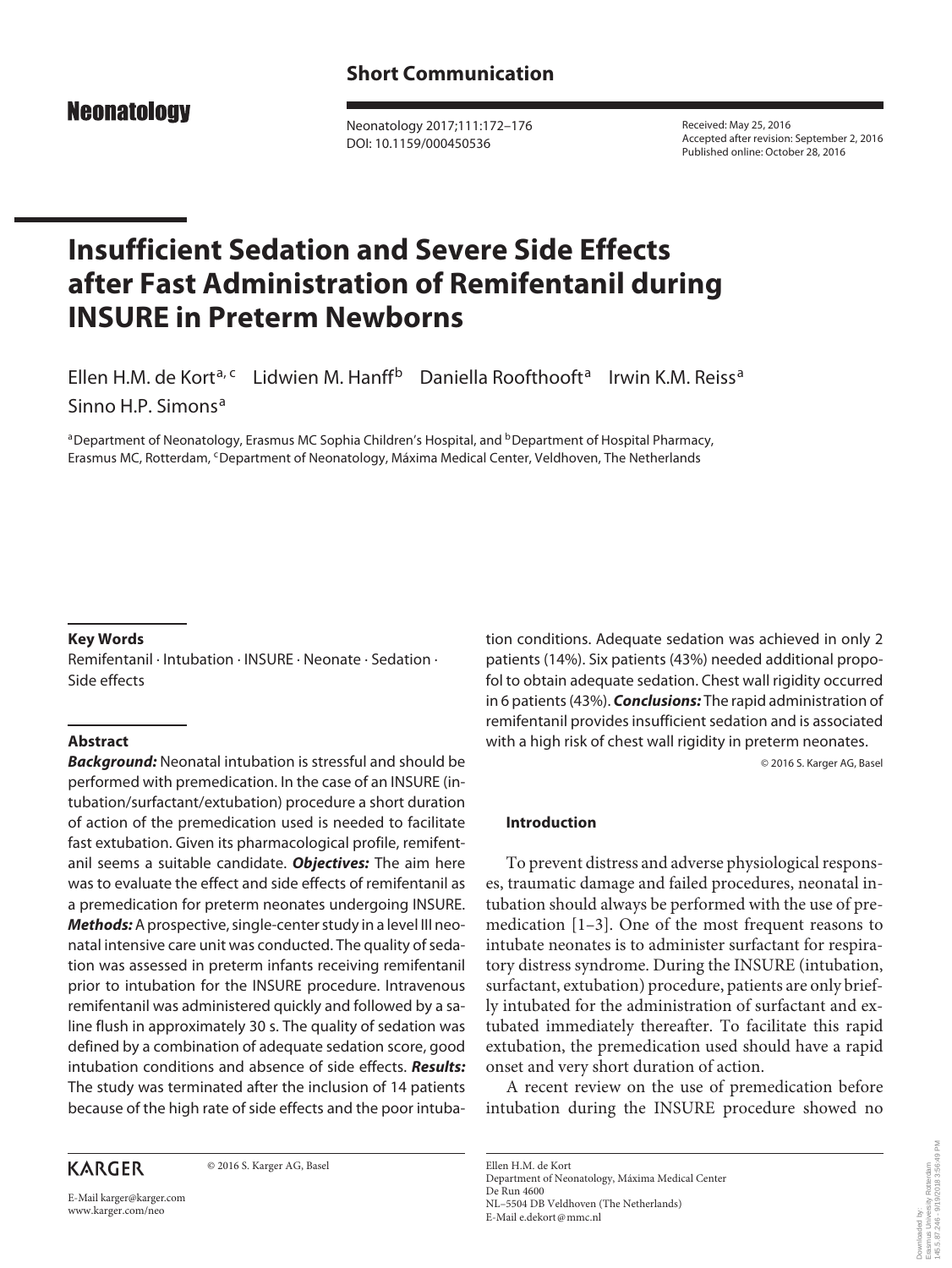#### **Table 1.** Intubation score

| Item           | Score 1  | Score 2 | Score 3   | Score 4    |
|----------------|----------|---------|-----------|------------|
| Laryngoscopy   | Easy     | Fair    | Difficult | Impossible |
| Vocal cords    | Open     | Moving  | Closing   | Closed     |
| Coughing       | None     | Slight  | Moderate  | Severe     |
| Jaw relaxation | Complete | Slight  | Stiff     | Rigid      |
| Limb movements | None     | Slight  | Moderate  | Severe     |

conclusive evidence on the optimal premedication but stated that remifentanil was probably the best candidate because of its unique pharmacological profile [4] . Remifentanil has an extremely brief action, high predictability, rapid onset and offset of action, and immediate recovery of the clinical effect after interruption of the administration [5]. The results of previous studies using remifentanil as single agent were also encouraging [6–8] . We performed an observational prospective study to evaluate the effects and side effects of remifentanil bolus infusion as premedication before the INSURE procedure and report here the results of implementing remifentanil into clinical practice.

## **Methods**

#### *Study Population*

 This prospective study was performed at the level III neonatal intensive care unit of the Erasmus MC Sophia Children's Hospital in Rotterdam, the Netherlands. Before January 2013, surfactant was always administered during a period of conventional ventilation and propofol was used as premedication before intubation. In January 2013 the standard of care was changed to performing the INSURE procedure for the administration of surfactant in all infants with a gestational age ≥27 weeks and birth weight ≥750 g. As premedication for the INSURE procedure we started to use remifentanil. Remifentanil was administered intravenously as a fast bolus and followed by an intravenous saline flush in 30 s. After administration, the level of sedation was assessed with a standardized sedation score, performed by rubbing the sole of the patient's foot and judging the motor reaction to that stimulus  $(1 =$ spontaneous movement;  $2 =$  movement on slight touch;  $3 =$  movement in reaction to firm stimulus;  $4 = no movement$  [9]. In case of inadequate sedation (score 1 or 2), another dose of remifentanil was administered according to the protocol. If sedation was adequate (score 3 or 4), the procedure was continued. INSURE procedures were always performed by neonatologists and clinical fellows experienced in neonatal intubations. As soon as the respiratory drive recovered after surfactant administration, the patient was extubated and commenced with nasal continuous positive airway pressure.

#### *Use of Remifentanil*

 Based on the results of the study by Avino et al. [7] and our inexperience with remifentanil, we decided to start with a low dose of 1 μg/kg. When sedation was inadequate, this dose could be repeated no more than twice (period 1). If sedation was still inadequate after 3 doses, the patient received propofol (1 mg/kg) and surfactant was administered in the conventional way. Because sedation was inadequate in 4 of the first 5 patients, the starting dose of remifentanil was increased to 2 μg/kg. When sedation was inadequate, another dose of remifentanil was given and each subsequent dose was increased with 1 μg/kg relative to the previous dose with a maximum dose of 5 μg/kg (period 2). If sedation was still insufficient, propofol (1 mg/kg) was given and surfactant was administered in the conventional way.

#### *Outcome Measures*

 The primary outcome measure was the quality of sedation, defined as the combination of an adequate sedation score, adequate intubation conditions and the absence of side effects. Intubation conditions were classified with a validated intubation score by rating laryngoscopy, vocal cords, coughing, jaw relaxation and limb movements (table 1) [10]. Intubation conditions were good when the total score was ≤ 10 with a score on each item ≤ 2. Hypotension and chest wall rigidity were defined as side effects. Hypotension was defined as a mean blood pressure lower than gestational age and chest wall rigidity was defined as the inability to inflate with normal pressures. Secondary outcomes were the number of remifentanil doses, maximum remifentanil dose, need for propofol to achieve adequate sedation and intubation attempts.

#### *Ethics Committee Approval*

 We received a waiver for ethical approval of the observational trial according to the Dutch Law of Research with Humans (No. 2014.435; Medical Ethical Committee, Erasmus Medical Center, Rotterdam, The Netherlands).

# **Results**

#### *Characteristics of Included Patients*

 Due to insufficient sedation and a high rate of side effects, the use of remifentanil was terminated after the inclusion of 14 patients: 5 patients in study period 1 and 9

Erasmus University Rotterdam<br>145.5.87.246 - 9/19/2018 3:56:49 PM 145.5.87.246 - 9/19/2018 3:56:49 PMErasmus University Rotterdam Downloaded by: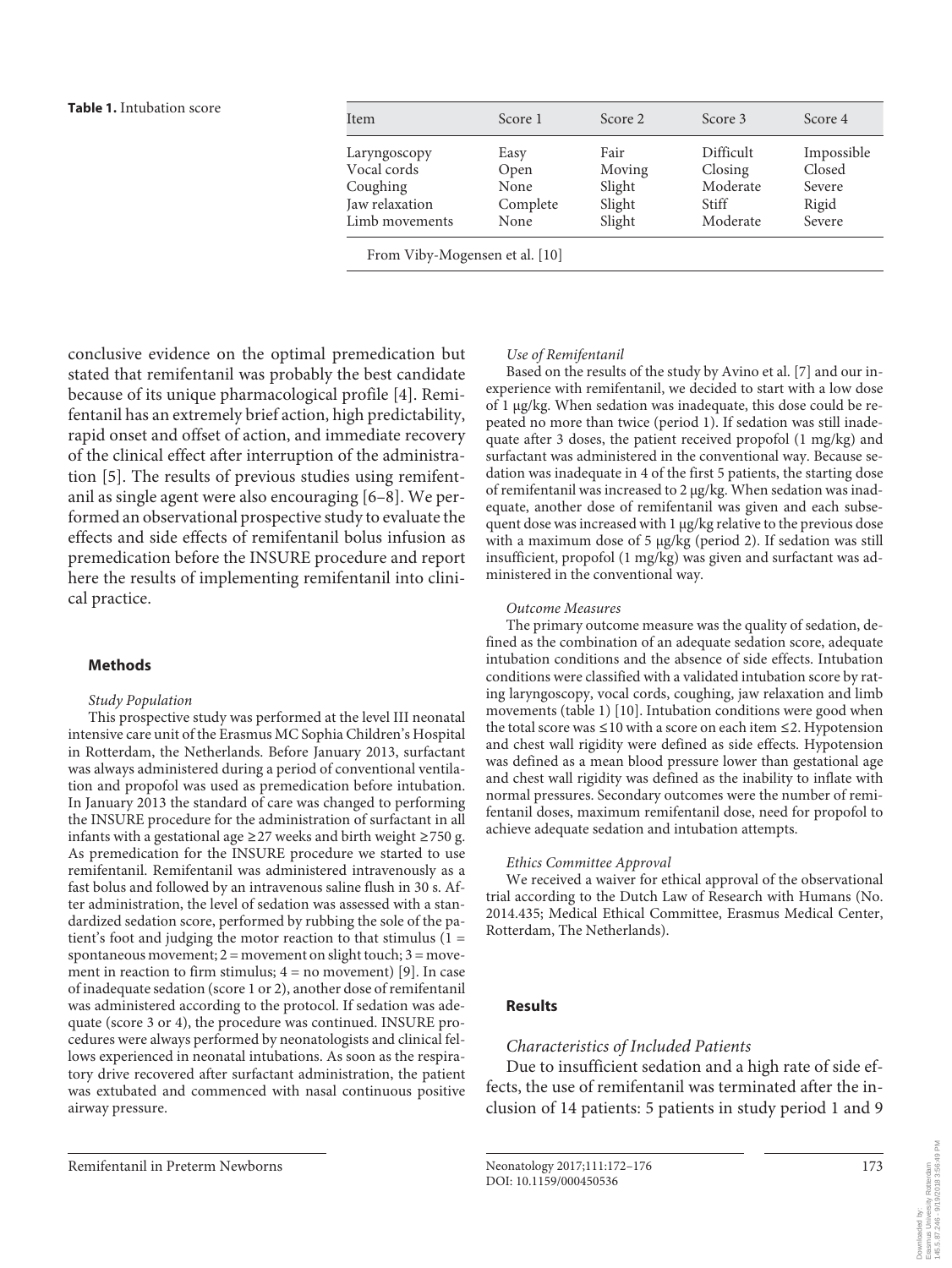|                                                                  | Study period 1<br>$(n = 5)$ | Study period 2<br>$(n = 9)$ |
|------------------------------------------------------------------|-----------------------------|-----------------------------|
| Patient characteristics                                          |                             |                             |
| Gestational age, weeks                                           |                             |                             |
| Median                                                           | 29 2/7                      | 28 3/7                      |
| Range                                                            | 28 0/7 to 35 0/7            | 27 3/7 to 32 0/7            |
| Birth weight, g                                                  |                             |                             |
| Median                                                           | 1,320                       | 1,130                       |
| Range                                                            | $920 - 2,200$               | $910 - 1,860$               |
| Gender                                                           | 1 male, 4 females           | 4 males, 5 females          |
| Primary outcome measures - sedation parameters with remifentanil |                             |                             |
| Adequate sedation score (3 or 4)                                 | 2(40)                       | 6(67)                       |
| Adequate intubation score $(\leq10)$                             | 2(40)                       | 4 (44)                      |
| Side effects (chest wall rigidity)                               | $\Omega$                    | 6(67)                       |
| Adequate sedation                                                | 1(20)                       | 1(11)                       |
| Secondary outcome measures                                       |                             |                             |
| Doses of remifentanil                                            |                             |                             |
| 1                                                                | 1(20)                       | 2(22)                       |
| 2                                                                | 2(40)                       | 5(56)                       |
| 3                                                                | 1(20)                       | 1(11)                       |
| $\overline{4}$                                                   | 1(20)                       | 1(11)                       |
| Propofol needed                                                  | 2(40)                       | 4(44)                       |
| Intubation attempts                                              |                             |                             |
| 1                                                                | 2(40)                       | 5(56)                       |
| 2                                                                | 2(40)                       | 3(33)                       |
| 3                                                                | 1(20)                       | $\Omega$                    |
| Not reported                                                     | 0                           | 1(11)                       |
| Outcome measures are presented as patients, n (%).               |                             |                             |

 **Table 2.** Patient characteristics and study outcomes in study periods 1 and 2

patients in study period 2. The baseline characteristics of the study patients and outcomes in study period 1 and study period 2 are reported in table 2.

# *Primary Outcome Measures*

 Adequate sedation was by the combination of 3 key components: adequate sedation score, adequate intubation conditions and the absence of side effects. This was achieved in only 2 patients (14%) of our total study population. In study period 1, 2 patients had an adequate sedation score but 1 of them had inadequate intubation conditions despite this score. In the remaining 3 patients the sedation score was inadequate. Two of them were intubated with propofol while the other was intubated despite the inadequate sedation score. None of the patients developed chest wall rigidity. In summary, adequate sedation based on the 3 key components was only achieved in 1 patient in study period 1. In study period 2 adequate sedation scores after remifentanil were achieved in 6 patients. However, only 1 patient also had adequate intubation conditions and no side effects. One patient had inadequate intubation conditions and 4 patients developed chest wall rigidity. In 2 of these latter patients intubation failed or was never tried and propofol was administered. The sedation score was inadequate in 3 patients. In 2 of these patients propofol was used and 1 patient was intubated despite an inadequate sedation score. Two of these 3 patients developed chest wall rigidity. In summary, in study period 2 adequate sedation based on the 3 key components was also only achieved in 1 patient.

 Chest wall rigidity was a frequently reported side effect, occurring in 6 patients (43%), all in study period 2 (67% of patients in study period 2). Chest wall rigidity always occurred directly after the administration of remifentanil and never after the administration of propofol. No other side effects such as hypotension were identified.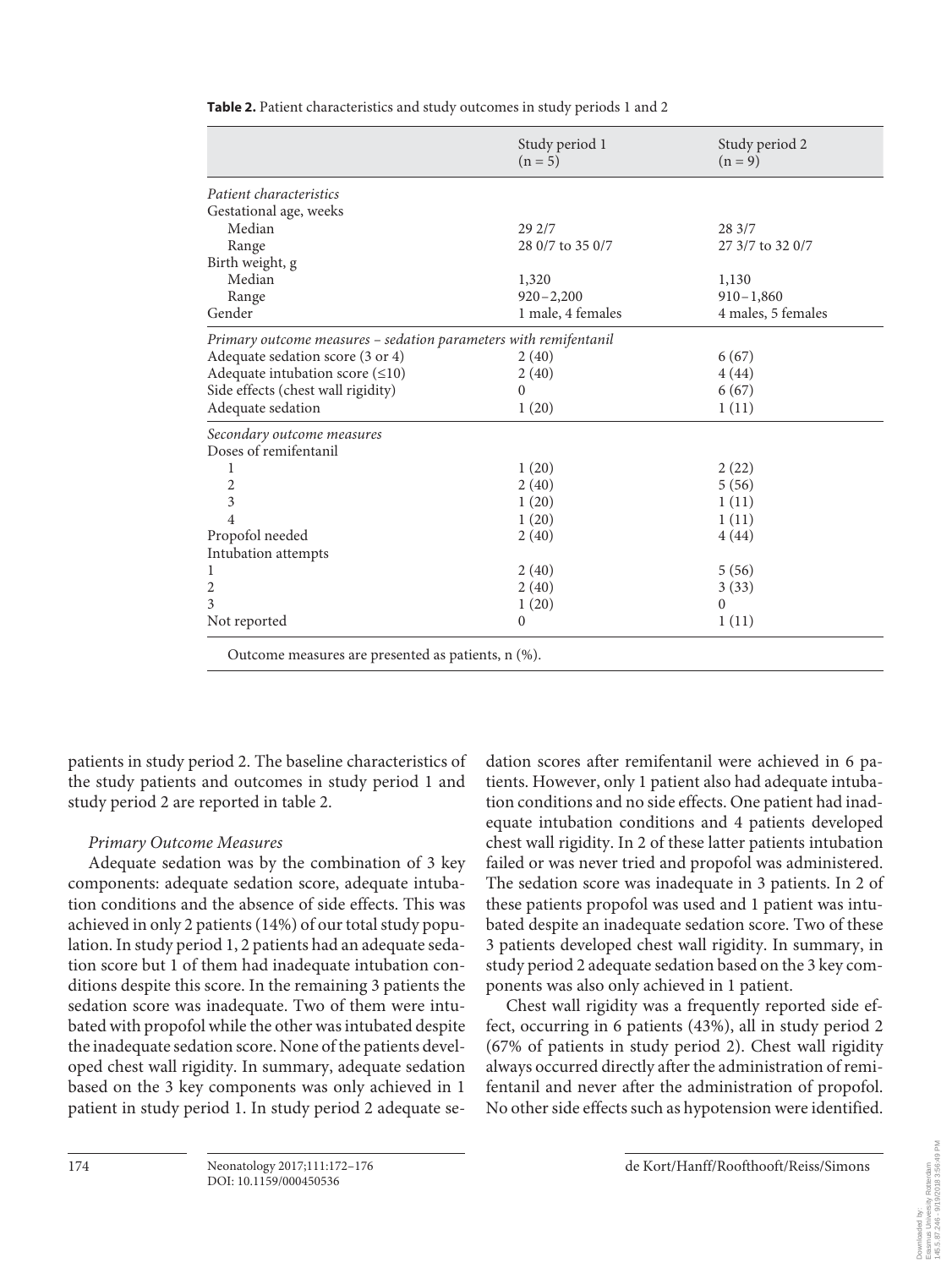# *Secondary Outcome Measures*

 Overall, 6 patients (43%) needed propofol to reach adequate sedation. In the 8 patients that achieved an adequate sedation score with only remifentanil, 3 (38%) needed 1 dose, 4 (50%) received 2 doses and 1 (12%) received 4 doses. The maximum dose was 1 μg/kg in 3 patients (38%), 2 μg/kg in 2 patients (25%) and 3 μg/kg in 3 patients (38%). Table 2 displays the number of remifentanil doses in both study periods. Overall, intubation was successful at the first attempt in 54% of patients, 38% of patients required a second and 8% a third attempt. Four intubation attempts failed due to inadequate sedation.

# **Discussion**

 We aimed to evaluate the effectiveness of remifentanil premedication for the INSURE procedure in preterm neonates. However, the results of our observational study show that low doses (1 μg/kg) did not provide adequate sedation and rapidly administered remifentanil resulted in an unacceptable high incidence of chest wall rigidity following a high dose. Based on these results we conclude that remifentanil bolus infusion in 30 s is not suitable as a premedication for neonatal intubation.

 Remifentanil as the single premedication drug has been investigated in 3 previous studies. Welzing et al. [6] studied 2 μg/kg of remifentanil administered over 60 s in preterm infants undergoing the INSURE procedure. A single dose provided adequate sedation in 81% of the patients, with 19% needing a second dose and none of the patients requiring additional medication. Intubation was successful at the first attempt in 71% of the patients, insufficient sedation was never the reason for a second attempt and intubation conditions were excellent or good in all patients. No chest wall rigidity was reported. Avino et al. [7] administered 1 μg/kg of remifentanil over 60 s to 36 preterm infants needing (semi)elective intubation and reported similar results to the previous study. Intubation was successful at the first attempt in 75% of the patients but poor intubation conditions occurred in 24% of the intubation attempts. Chest wall rigidity occurred in 2 patients (6%). Choong et al. [8] also investigated remifentanil in elective intubation in neonates at a dose of 3 μg/kg administered over 60 s. They found less positive results, with additional medication needed in 26.7% of patients, failed first attempts in 60% of patients, and excellent or good intubation conditions

in only 53.6% of patients. Chest wall rigidity was observed in 13% of the patients. In our study, remifentanil was found to provide sufficient sedation in only a small number of patients. An explanation may be the faster infusion rate used in our study. Fast infusion is related to higher peak levels, and as a consequence increased side effects and shorter duration of effective sedation [6, 11]. The window of opportunity might have been too short to obtain an adequate sedation score and intubation procedure. We also found a significantly higher incidence of chest wall rigidity, most likely also attributable to the faster infusion rate of 30 s. In retrospect, the chosen duration of infusion was too fast in our study. We used an infusion rate of 30 s to flush the small volume of remifentanil because this is the standard way to administer many semiacute cardiorespiratory drugs in our intensive care. The results of the current study underline the danger of such a routine way to administer drugs. Based on our results, this is obviously not appropriate and represents important knowledge for other clinicians and researchers who intend to use remifentanil in preterm neonates.

 Our study has several limitations, including the small number of patients, no control group treated with another sedative such as propofol, no blinding of doses and no pharmacokinetic analyses of remifentanil. However, our results are an important illustration of daily neonatal care. The combination of opioids with a hypnotic or sedative agent might be more appropriate than the use of a single agent. A slower infusion of remifentanil combined with a low dose of propofol might by an interesting combination to investigate in future studies.

#### **Conclusion**

 We conclude that remifentanil boluses administered in 30 s carry an unacceptably high risk of chest wall rigidity in preterm neonates. Lower doses also provide insufficient sedation.

#### **Disclosure Statement**

All authors have no conflicts of interest to declare.

)<br>ersity Rotterdam<br>· 9/19/2018 3:56:49 PM 145.5.87.246 - 9/19/2018 3:56:49 PMErasmus University Rotterdam Downloaded by: